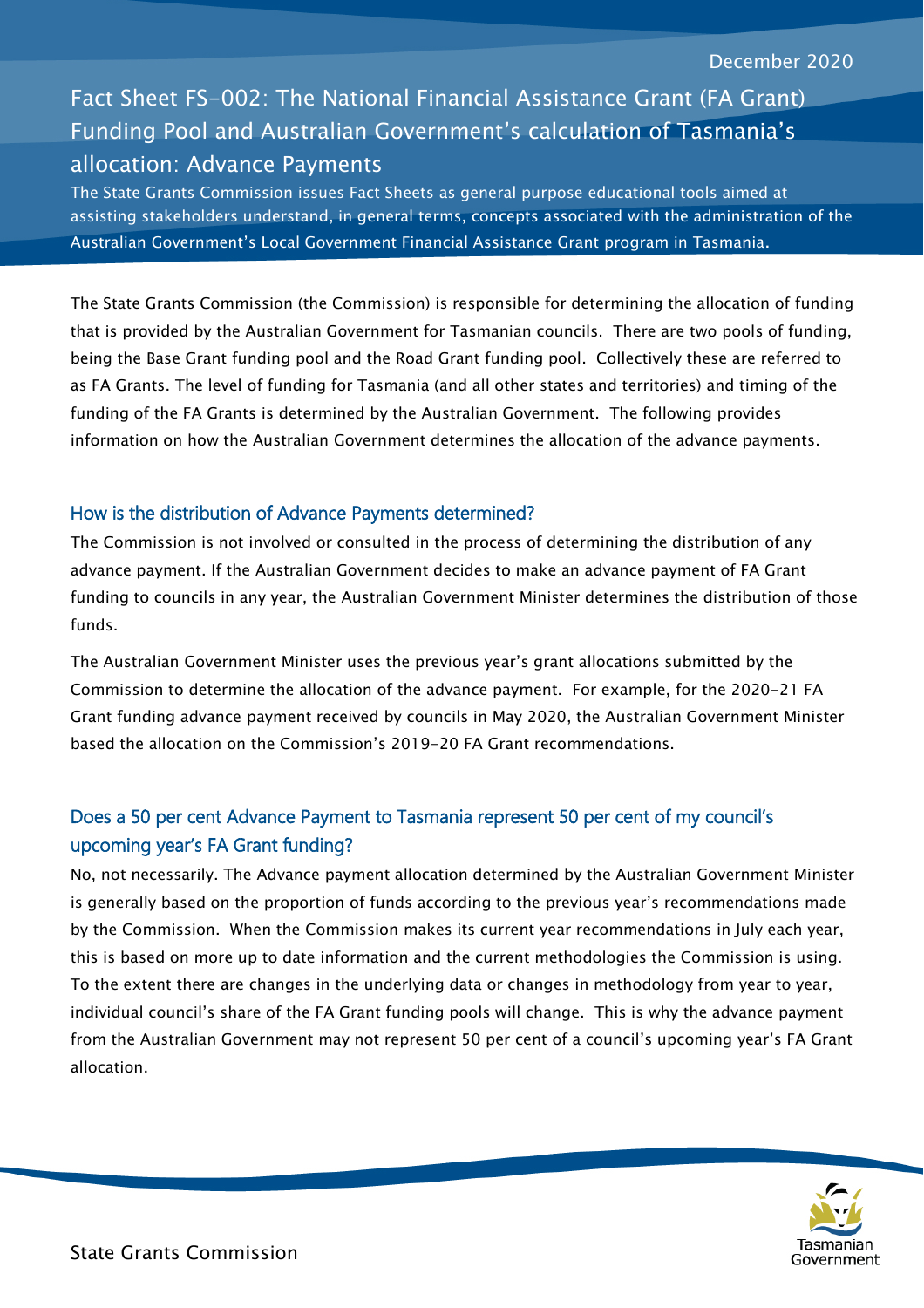While the Australian Government may make an advance payment to states and territories which is approximately 50 per cent of the State's total funding entitlement, differences in council relative needs for assistance as assessed by the Commission's Base Grant Model and Road Preservation Model mean that each councils' share of the State's funding pool will change and the advance payment could be more, or less, than 50 per cent of the council's actual entitlement.

While the Commission's Base Grant Model contains collars (caps and floors) to constrain the extent of volatility in the year on year Base Grant outcomes, there will still be some level of fluctuation in individual council's share of the respective FA Grant funding pools.

In addition to changes in each council's relative share of each FA Grant funding pool, cash payments to councils each year will include some component of the Australian Government's adjustment to the State's prior year entitlement to account for actual population figures and Consumer Price Index rates.

### How do I reconcile Commission allocations to cash payments my council will receive this year?

The Commission makes its recommendations of each councils' Base Grant funding and Road Grant funding entitlement each year. It is important to note that these do not directly represent the amount of cash a council will receive in a financial year.

The following formula shows how to reconcile the Commission's allocations (being recommendations that have been approved by the Tasmanian Treasurer and the Australian Government Minister and attached to the advice provided to councils by the Commission every August) to expected cash receipts in a financial year.

Commission Recommendations for a year

- Any Advance payment of funding paid in the previous financial year
- $+/-$  the share of the State's adjustment to the prior year funding entitlement
- = expected Cash receipts for a council.

Councils may also receive additional cash in the current year if the Australian Government decides to pay an advance payment for the following year as well.